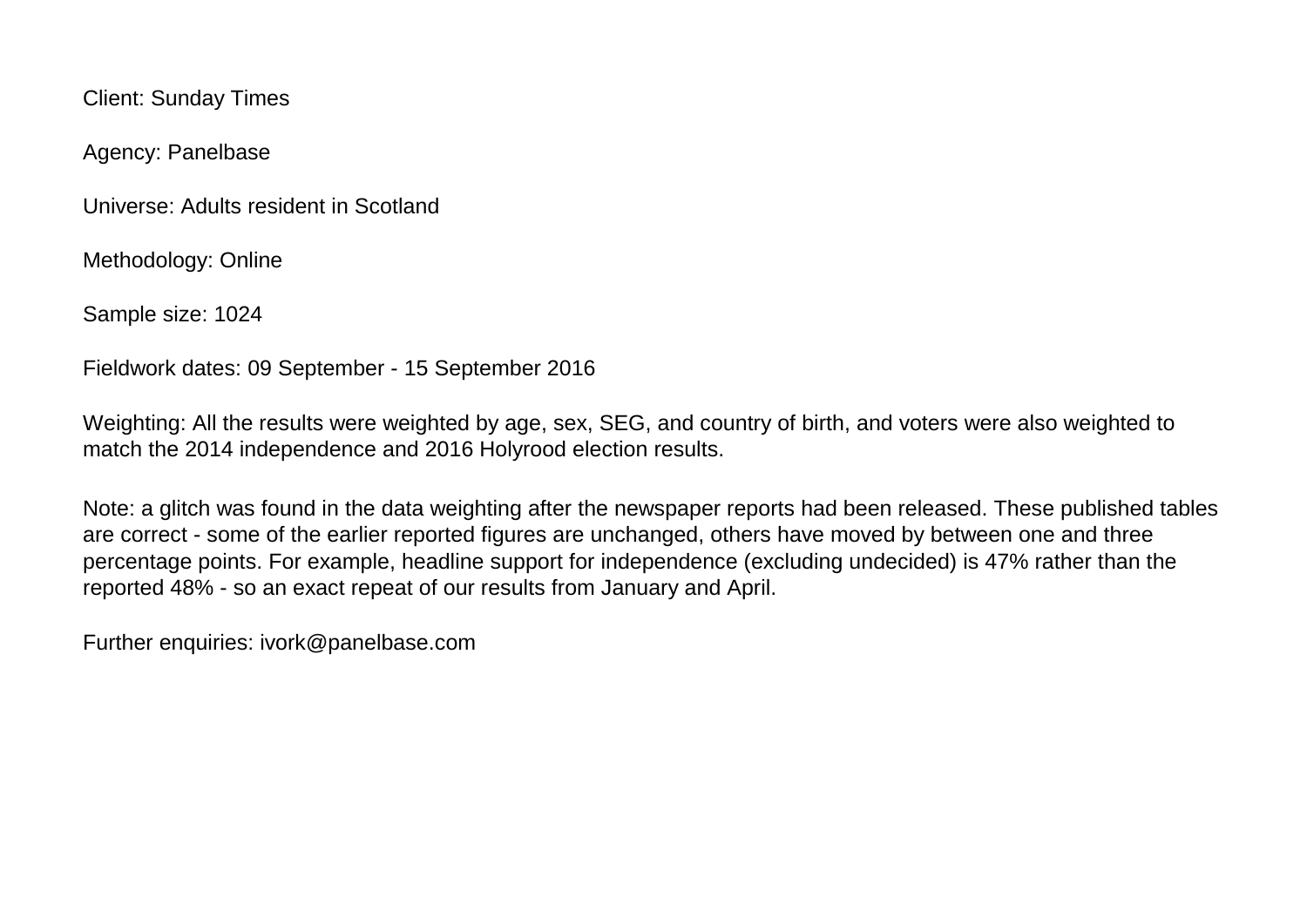| Base: 1,024                                                |                                          | Total        |                   |                          |                      | Gender X Age    |                             |                        | <b>SEG</b>      |                   |                             | 2014 Scottish<br>referendum |                      | 2016 EU referendum                   |                                     |                 |                      | Country of birth          |                               |
|------------------------------------------------------------|------------------------------------------|--------------|-------------------|--------------------------|----------------------|-----------------|-----------------------------|------------------------|-----------------|-------------------|-----------------------------|-----------------------------|----------------------|--------------------------------------|-------------------------------------|-----------------|----------------------|---------------------------|-------------------------------|
|                                                            |                                          |              | Male x<br>16-34   | Male ><br>35-54          | Male x<br>$55+$      | Female          | x 16-34 x 35-54             | Female Female<br>x 55+ | ABC1            | C <sub>2</sub> DE | I voted<br>Yes              | I voted<br>No               | I did<br>not<br>vote | The UK<br>should<br>remain<br>in the | The UK<br>should<br>leave<br>the EU | Did not<br>vote | Scotlan<br>d         | Englar<br>d               | All<br>others<br>combin<br>ed |
| Who would you vote for if a UK                             | <b>Base: Likely voters</b>               | 896          | 130               | 154                      | 158                  | 111             | 151                         | 193                    | 420             | 477               | 396                         | 475                         | 26                   | 523                                  | 345                                 | 28              | 756                  | 80                        | 60                            |
| Parliamentary Election took                                |                                          | (901)        | (77)              | (181)                    | (187)                | (111)           | (187)                       | (158)                  | (555)           | (346)             | (377)                       | (496)                       | (28)                 | (544)                                | (326)                               | (31)            | (707)                | (140)                     | (54)                          |
| place tomorrow? (Likely voters)                            | Conservative                             | 196          | 27                | 36                       | 38                   |                 | 29                          | 59                     | 118             | 78                | 15                          | 177                         |                      | 91                                   | 102                                 |                 | 155                  | 28                        | 14                            |
|                                                            | Labour                                   | 22%<br>126   | 21%<br>14         | 23%<br>27                | 24%<br>24            | 7%<br>19        | 19%<br>17                   | 30%<br>26              | 28%<br>50       | 16%<br>75         | 4%<br>40                    | 37%<br>80                   | 15%                  | 17%<br>88                            | 30%<br>34                           | 12%             | 20%<br>103           | 34%<br>12                 | 23%<br>11                     |
|                                                            | <b>Liberal Democrat</b>                  | 14%<br>43    | 11%<br>12         | 18%                      | 15%                  | 17%             | 11%                         | 13%<br>12              | 12%             | 16%               | 10%                         | 17%<br>37                   | 21%                  | 17%<br>28                            | 10%<br>15                           | 12%             | 14%<br>34            | 14%<br>6                  | 18%                           |
|                                                            |                                          | 5%           | 9%                | 2%                       | 6<br>4%              | 4%              | 6<br>4%                     | 6%                     | 28<br>7%        | 16<br>3%          | 1%                          | 8%                          | 4%                   | 5%                                   | 4%                                  |                 | 4%                   | 8%                        | 6%                            |
|                                                            | <b>SNP</b>                               | 380<br>42%   | 56<br>43%         | 66<br>43%                | 77<br>49%            | 50<br>45%       | 73<br>48%                   | 58<br>30%              | 153<br>36%      | 227<br>48%        | 302<br>76%                  | 67<br>14%                   | 11<br>43%            | 237<br>45%                           | 126<br>36%                          | 17<br>60%       | 341<br>45%           | 16<br>20%                 | 23<br>38%                     |
|                                                            | <b>UKIP</b>                              | 33           |                   |                          | $\overline{4}$       |                 | 5                           |                        | 15              | 17                |                             | 24                          |                      |                                      | 31                                  |                 | 27                   | 3                         |                               |
|                                                            | Green                                    | 4%<br>24     | 7%                | 5%                       | 2%                   | 2%<br>11        | 3%<br>3                     | 3%                     | 4%<br>16        | 4%                | 2%                          | 5%<br>16                    | 8%                   | 1%<br>20                             | 9%                                  |                 | 4%<br>18             | 4%<br>$\overline{3}$      | 4%                            |
|                                                            | Other                                    | 3%           | 3%<br>$\epsilon$  | 1%<br>$\Omega$           | 1%<br>$\overline{0}$ | 10%<br>$\Omega$ | 2%<br>$\mathbf{0}$          | 1%<br>$\mathfrak{c}$   | 4%              | 2%                | 2%<br>$\mathbf{0}$          | 3%<br>$\Omega$              | 7%                   | 4%<br>$\Omega$                       | 1%<br>$\Omega$                      | 11%             | 2%<br>$\Omega$       | 4%<br>$\mathbf 0$         | 5%<br>$\Omega$                |
|                                                            |                                          |              |                   |                          | $\Omega$             |                 | $\mathbf{0}$                |                        |                 |                   | $\Omega$                    | $\Omega$                    |                      |                                      |                                     |                 | $\Omega$             | $\mathbf 0$               |                               |
|                                                            | Would not vote                           | n            |                   | $\Omega$<br>$\mathbf{0}$ | $\Omega$<br>0        | n               | $\mathbf 0$<br>$\mathbf{0}$ |                        |                 |                   | $\mathbf{0}$                | 0                           |                      | $\Omega$<br>$\mathbf{0}$             | $\Omega$<br>0                       |                 | $\mathbf{0}$         | $\circ$<br>0              | 0                             |
|                                                            | Don't Know/ Not sure                     | 93<br>10%    | 6%                | 14<br>9%                 | 8 <sup>1</sup><br>5% | 17<br>15%       | 16<br>11%                   | 31<br>16%              | 38<br>9%        | 55<br>12%         | 20<br>5%                    | 73<br>15%                   | 2%                   | 58<br>11%                            | 33<br>10%                           | 5%              | 77<br>10%            | 13<br>16%                 | 6%                            |
|                                                            | Prefer not to say                        | 1%           | O<br>$\mathbf{C}$ | 0                        | $\circ$<br>$\Omega$  |                 | $1\%$                       | ſ<br><b>C</b>          | 1%              |                   | 1%                          | 1%                          | $\Omega$             | $\Omega$<br>$\Omega$                 | 1%                                  |                 | 1%                   | $\circ$<br>$\Omega$       | 1%                            |
| Q3. Who would you vote for if a                            | Base: Likely voters, excluding undecided | 802          | 122               | 140                      | 150                  | 95              | 133                         | 162                    | 380             | 422               | 376                         | 401                         | 25                   | 465                                  | 310                                 | 27              | 679                  | 68                        | 56                            |
| UK Parliamentary Election took                             |                                          | (805)        | (72)              | (165)                    | (178)                | (96)            | (161)                       | (133)                  | (498)           | (307)             | (357)                       | (421)                       | (27)                 | (484)                                | (292)                               | (29)            | (637)                | (119)                     | (49)                          |
| place tomorrow? (Likely voters,<br>excl DK)                | Conservative                             | 196<br>24%   | 27<br>22%         | 36<br>25%                | 38<br>25%            | 8%              | 29<br>22%                   | 59<br>36%              | 118<br>31%      | 78<br>19%         | 15<br>4%                    | 177<br>44%                  | 16%                  | 91<br>20%                            | 102<br>33%                          | 12%             | 155<br>23%           | 28<br>41%                 | 14<br>25%                     |
|                                                            | Labour                                   | 126<br>16%   | 14<br>11%         | 27<br>19%                | 24<br>16%            | 19<br>20%       | 17<br>13%                   | 26<br>16%              | 50<br>13%       | 75<br>18%         | 40<br>11%                   | 80<br>20%                   | 21%                  | 88<br>19%                            | 34<br>11%                           | 13%             | 103<br>15%           | 12<br>17%                 | 11<br>19%                     |
|                                                            | Liberal Democrat                         | 43<br>5%     | 12<br>10%         | 2%                       | 6<br>4%              | 5%              | 6<br>5%                     | 12<br>7%               | 28<br>7%        | 16<br>4%          | 1%                          | 37<br>9%                    | 4%                   | 28<br>6%                             | 15<br>5%                            |                 | 34<br>5%             | 6<br>9%                   | 6%                            |
|                                                            | SNP                                      | 380<br>47%   | 56<br>46%         | 66<br>47%                | 77<br>51%            | 50<br>52%       | 73<br>55%                   | 58<br>36%              | 153<br>40%      | 227<br>54%        | 302<br>80%                  | 67<br>17%                   | 11<br>44%            | 237<br>51%                           | 126<br>41%                          | 17<br>64%       | 341<br>50%           | 16<br>24%                 | 23<br>40%                     |
|                                                            | <b>UKIP</b>                              | 33<br>4%     | 7%                | 5%                       | $\Delta$<br>3%       | 3%              | 4%                          | 3%                     | 15<br>4%        | 17<br>4%          | 2%                          | 24<br>6%                    | 8%                   | 1%                                   | 31<br>10%                           |                 | 27<br>4%             | 3<br>4%                   | 5%                            |
|                                                            | Green                                    | 24<br>3%     | 3%                | 1%                       | 1%                   | 11<br>12%       | 3<br>2%                     | 2%                     | 16<br>4%        | 2%                | 7<br>2%                     | 16<br>4%                    | 7%                   | 20<br>4%                             | 1%                                  | 11%             | 18<br>3%             | 3<br>5%                   | 5%                            |
|                                                            | Other                                    |              | $\mathbf{r}$      | $\mathbf{0}$<br>$\Omega$ | $\mathbf{0}$<br>0    | $\sqrt{ }$      | $\mathbf 0$<br>$\Omega$     | $\Omega$               |                 |                   | $\mathbf 0$<br>$\mathbf{0}$ | $\Omega$<br>$\Omega$        | $\Omega$             | $\Omega$<br>$\mathbf{0}$             | $\Omega$                            |                 | $\Omega$<br>$\Omega$ | $\circ$<br>$\overline{0}$ | $\Omega$                      |
|                                                            |                                          |              |                   |                          |                      |                 |                             |                        |                 |                   |                             |                             |                      |                                      |                                     |                 |                      |                           |                               |
| the referendum was held<br>again tomorrow, how would you   | <b>Base: Likely voters</b>               | 943<br>(948) | 135<br>(78)       | 156<br>(183)             | 164<br>(194)         | 129<br>(129)    | 166<br>(204)                | 194<br>(160)           | 440<br>(584)    | 503<br>(364)      | 416<br>(394)                | 500<br>(525)                | 27<br>(29)           | 544<br>(564)                         | 357<br>(339)                        | 43<br>(45)      | 793<br>(745)         | 83<br>(142)               | 67<br>(61)                    |
| vote in response to the<br>question: Should Scotland be a  | Yes                                      | 413<br>44%   | 84<br>63%         | 73<br>47%                | 69<br>42%            | 70<br>54%       | 73<br>44%                   | 43<br>22%              | 152<br>35%      | 260<br>52%        | 346<br>83%                  | 52<br>10%                   | 15<br>55%            | 270<br>50%                           | 112<br>31%                          | 31<br>72%       | 366<br>46%           | 17<br>21%                 | 30<br>44%                     |
| independent country? (Likely                               | No                                       | 468          | 46                | 72                       | 89                   | 46              | 79                          | 137                    | 251             | 217               | 44                          | 413                         | 10                   | 234                                  | 224                                 | 10              | 380                  | 58                        | 30                            |
| voters)                                                    | Don't know                               | 50%<br>62    | 34%               | 47%<br>10                | 54%<br>6             | 35%<br>13       | 48%<br>14                   | 70%<br>15              | 57%<br>37       | 43%<br>26         | 11%<br>26                   | 83%<br>34                   | 37%                  | 43%<br>40                            | 63%<br>21                           | 23%             | 48%<br>48            | 70%<br>$\overline{7}$     | 45%                           |
|                                                            | Would not vote                           | 7%           | 4%<br>- C         | 6%<br>$\Omega$           | 4%<br>$\circ$        | 10%             | 8%<br>$\Omega$              | 8%                     | 8%              | 5%                | 6%<br>$\mathbf 0$           | 7%                          | 6%                   | 7%<br>$\Omega$                       | 6%<br>$\Omega$                      | 4%              | 6%<br>$\Omega$       | 9%<br>$\mathbf 0$         | 10%                           |
|                                                            |                                          | 1%           |                   |                          | O                    | - 0             | 1%                          |                        | 1%              |                   | $\Omega$                    | $\Omega$                    | 1%                   | $\mathbf{0}$                         | $\Omega$                            | 1%              | $\Omega$             | 1%                        | $\mathbf{0}$                  |
| f the referendum was held<br>again tomorrow, how would you | Base: Likely voters, excluding undecided | 881<br>(878) | 130<br>(75)       | 146<br>(170)             | 158<br>(186)         | 116<br>(115)    | 151<br>(183)                | 180<br>(149)           | 403<br>(532)    | 478<br>(346)      | 390<br>(367)                | 465<br>(486)                | 25<br>(25)           | 504<br>(516)                         | 336<br>(321)                        | 41<br>(41)      | 745<br>(693)         | 75<br>(129)               | 60<br>(56)                    |
| vote in response to the<br>question: Should Scotland be ar | Yes                                      | 413<br>47%   | 84<br>65%         | 73<br>50%                | 69<br>44%            | 70<br>61%       | 73<br>48%                   | 43<br>24%              | 152<br>38%      | 260<br>55%        | 346<br>89%                  | 52<br>11%                   | 15<br>60%            | 270<br>54%                           | 112<br>33%                          | 31<br>76%       | 366<br>49%           | 17<br>23%                 | 30<br>50%                     |
| independent country? (Likely                               | No                                       | 468          | 46                | 72                       | 89                   | 46              | 79                          | 137                    | 25 <sup>′</sup> | 217               | 44                          | 413                         | 10                   | 234                                  | 224                                 | 10              | 380                  | 58                        | 30                            |
| voters, excl DK)                                           |                                          | 53%          | 35%               | 50%                      | 56%                  | 39%             | 52%                         | 76%                    | 62%             | 45%               | 11%                         | 89%                         | 40%                  | 46%                                  | 67%                                 | 24%             | 51%                  | 77%                       | 50%                           |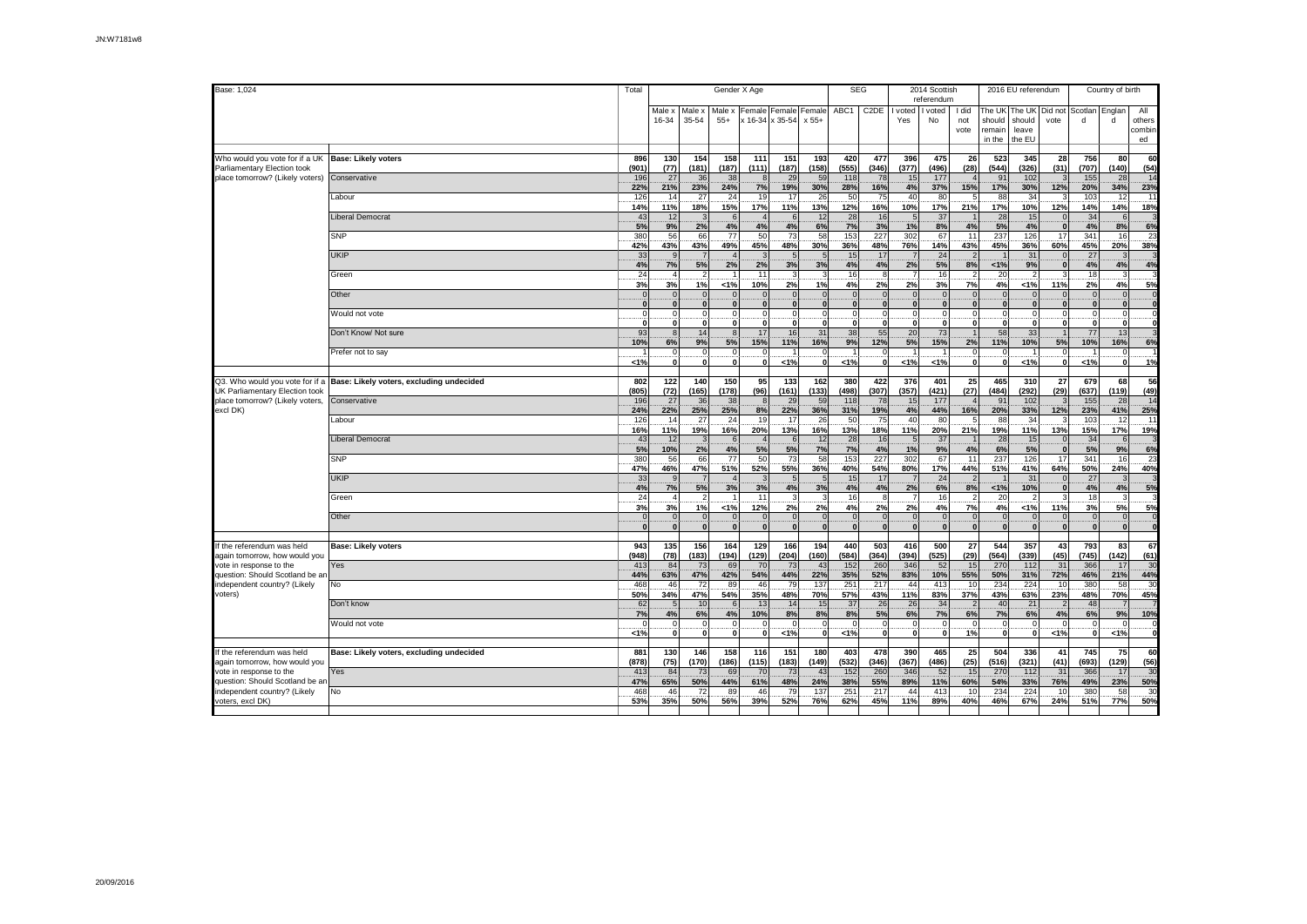| Base: 1,024                                                                         |                                          |                         | 2015 UK election<br>2016 constituency vote |                                    |                            |                                        |                                        |                                 |                                             |                  |                                    |                                    |                                 |                                |                          |                            |                                 |                                |
|-------------------------------------------------------------------------------------|------------------------------------------|-------------------------|--------------------------------------------|------------------------------------|----------------------------|----------------------------------------|----------------------------------------|---------------------------------|---------------------------------------------|------------------|------------------------------------|------------------------------------|---------------------------------|--------------------------------|--------------------------|----------------------------|---------------------------------|--------------------------------|
|                                                                                     |                                          | Conser<br>vative        | Labour                                     | Liberal<br>Democ<br>rat            | SNP                        | UKIP                                   | Green<br>Party                         | Plaid<br>Cymru                  | Other                                       | Did not<br>vote  | Can't<br>remem<br>ber              | Not<br>eligible<br>to vote         | Conser<br>vative                | Labour                         | Liberal<br>Democ<br>rat  | <b>SNP</b>                 | Other                           | Did not<br>vote                |
| Who would you vote for if a UK<br>Parliamentary Election took                       | <b>Base: Likely voters</b>               | 171<br>(177)            | 184<br>(201)                               | 45<br>(53)                         | 414<br>(380)               | 18<br>(22)                             | 26<br>(30)                             | $\mathbf{0}$<br>(0)             | $\mathbf{0}$<br>(0)                         | 13<br>(14)       | 15<br>(16)                         | -9<br>(8)                          | 176<br>(180)                    | 174<br>(215)                   | 62<br>(59)               | 369<br>(319)               | (21)                            | 106<br>(107)                   |
| place tomorrow? (Likely voters)                                                     | Conservative                             | 142<br>83%              | 23<br>12%                                  | 8<br>18%                           | 16<br>4%                   | $\overline{2}$<br>12%                  | $\overline{0}$<br>$\mathbf{0}$         | $\Omega$<br>$\bf{0}$            | $\Omega$<br>$\mathbf{0}$                    | 11%              | 3<br>20%                           | 9%                                 | 126<br>72%                      | 25<br>14%                      | 14<br>22%                | 16<br>4%                   | 19%                             | 13<br>12%                      |
|                                                                                     | Labour                                   | 1%                      | 106<br>57%                                 | $\overline{2}$<br>4%               | 11<br>3%                   | $\mathbf{1}$<br>6%                     | $\mathfrak{p}$<br>9%                   | $\circ$<br>0                    | $\mathbf{0}$<br>$\mathbf{0}$                | 18%              | $\mathbf 0$<br>$\mathbf{0}$        | 13%                                | 12<br>7%                        | 81<br>47%                      | 2<br>4%                  | 11<br>3%                   | $\mathbf 0$                     | 19<br>18%                      |
|                                                                                     | <b>Liberal Democrat</b>                  | $\overline{2}$<br>1%    | 4%                                         | 19<br>42%                          | 10<br>2%                   | $\mathbf 0$<br>$\overline{\mathbf{0}}$ | $\overline{1}$<br>5%                   | $\Omega$<br>$\mathbf{0}$        | $\overline{0}$<br>$\mathbf{0}$              | 16%              | $2 \overline{2}$<br>11%            | $\mathbf{r}$                       | $1\%$                           | 4%                             | 22<br>36%                | $\overline{7}$<br>2%       |                                 | $\overline{5}$<br>5%           |
|                                                                                     | <b>SNP</b>                               | 4<br>2%                 | 11<br>6%                                   | $\overline{4}$<br>9%               | 347<br>84%                 | $\mathbf 0$<br>2%                      | $\overline{2}$<br>8%                   | $\circ$<br>0                    | $\mathbf 0$<br>$\mathbf{0}$                 | 25%              | 3<br>22%                           | 48%                                | 14<br>8%                        | 27<br>15%                      | 5<br>8%                  | 306<br>83%                 | 21%                             | 26<br>25%                      |
|                                                                                     | <b>UKIP</b>                              | 6<br>3%                 | 3%                                         | $\mathbf 0$<br>$\mathbf{0}$        | 2%                         | 10<br>54%                              | $\mathbf 0$<br>$\mathbf{0}$            | $\mathbf{0}$<br>$\mathbf{0}$    | $\overline{0}$<br>$\overline{0}$            | 14%              | $\mathbf{0}$<br>$\mathbf{0}$       | 30%                                | $\sqrt{5}$<br>3%                | 12<br>7%                       | 2<br>3%                  | $6 \overline{6}$<br>2%     | 10%                             | 6%                             |
|                                                                                     | Green                                    | 0<br>0                  | < 1%                                       | $\Omega$<br>0                      | 2%                         | $\mathbf 0$<br>0                       | 15<br>56%                              | $\circ$<br>0                    | $\overline{0}$<br>$\mathbf{0}$              | 13%              | $\mathbf 0$<br>$\mathbf{0}$        | O                                  | 3<br>2%                         | 1%                             | 2%                       | 8<br>2%                    | 26%                             | 7%                             |
|                                                                                     | Other                                    | n<br>$\Omega$           |                                            | $\Omega$<br>$\mathbf{0}$           | $\Omega$                   | $\mathbf{0}$<br>$\mathbf{0}$           | $\Omega$<br>$\Omega$                   | $\Omega$<br>$\bf{0}$            | $\Omega$<br>$\Omega$                        |                  | $\Omega$<br>$\Omega$               |                                    | $\mathbf 0$<br>$\mathbf{0}$     | $\Omega$<br>$\Omega$           | $\sqrt{a}$<br>$\bf{0}$   | $\Omega$                   | n                               | $\Omega$<br>$\mathbf{0}$       |
|                                                                                     | Would not vote                           | $\Omega$<br>$\Omega$    | $\Omega$<br>$\Omega$                       | $\mathbf 0$<br>$\mathbf{0}$        | $\epsilon$<br>$\mathbf{0}$ | $\mathbf 0$<br>$\mathbf{0}$            | $\Omega$<br>$\mathbf{0}$               | $\Omega$<br>0l                  | $\circ$<br>οl                               | $\Omega$         | $\Omega$<br>$\mathbf{0}$           | O                                  | $\overline{0}$<br>$\mathbf{0}$  | $\mathbf 0$<br>$\mathbf{0}$    | $\Omega$<br>$\mathbf{0}$ | $\overline{0}$<br>0        | $\Omega$<br>$\Omega$            | $\mathsf{C}$<br>$\Omega$       |
|                                                                                     | Don't Know/ Not sure                     | 16<br>10%               | 31<br>17%                                  | 12<br>27%                          | 17<br>4%                   | 5<br>25%                               | 6<br>22%                               | $\Omega$<br> 0                  | $\overline{0}$<br>$\mathbf{0}$              | 3%               | 6<br>37%                           | $\mathbf{r}$                       | 13<br>7%                        | 20<br>11%                      | 16<br>25%                | 14<br>4%                   | 23%                             | 28<br>27%                      |
|                                                                                     | Prefer not to say                        | -ol<br>$\mathbf{r}$     | $\Omega$<br>$\overline{0}$                 | $\mathbf 0$<br>$\mathbf{0}$        | $\Omega$<br>$\Omega$       | $\mathbf 0$<br>$\overline{0}$          | $\overline{0}$<br>$\mathbf{0}$         | <sup>0</sup><br>0               | $\circ$<br>$\Omega$                         | $\Omega$         | $\overline{1}$<br>10%              | O                                  | $\overline{1}$<br>1%            | $\overline{0}$<br>$\mathbf{0}$ | $\Omega$<br>$\mathbf{0}$ | $\overline{1}$<br>1%       | $\Omega$                        | $\mathbf 0$<br>$\Omega$        |
| Q3. Who would you vote for if a                                                     | Base: Likely voters, excluding undecided | 155                     | 154                                        | 33                                 | 397                        | 14                                     | 20                                     | 0                               | $\mathbf{0}$                                | 13               | 8                                  | g                                  | 162                             | 155                            | 46                       | 355                        |                                 | 78                             |
| UK Parliamentary Election took<br>place tomorrow? (Likely voters,                   | Conservative                             | (162)<br>142            | (172)<br>23                                | (39)<br>$\mathbf{8}$               | (363)<br>16                | (18)<br>$\overline{2}$                 | (23)<br>$\overline{0}$<br>$\mathbf{0}$ | (0)<br>$\Omega$<br>$\mathbf{0}$ | (0)<br>$\Omega$<br>$\mathbf{0}$             | (13)<br>11%      | (7)<br>3                           | (8)                                | (164)<br>126                    | (191)<br>25                    | (45)<br>14               | (305)<br>16                | (17)                            | (83)<br>13<br>17%              |
| excl DK)                                                                            | abour                                    | 92%<br>1%               | 15%<br>106<br>69%                          | 25%<br>$\overline{2}$<br>5%        | 4%<br>11<br>3%             | 16%<br>8%                              | $\overline{\phantom{a}}$<br>11%        | $\circ$<br>0                    | $\Omega$<br>$\mathbf{0}$                    | 18%              | 38%<br>$\Omega$<br>$\mathbf{0}$    | 9%<br>13%                          | 78%<br>12<br>8%                 | 16%<br>81<br>53%               | 30%<br>2<br>5%           | 5%<br>11<br>3%             | 25%<br>$\Omega$                 | 19<br>24%                      |
|                                                                                     | <b>Liberal Democrat</b>                  | $\overline{2}$<br>1%    | 5%                                         | 19<br>58%                          | 10<br>2%                   | $\Omega$<br>$\mathbf 0$                | 6%                                     | 0                               | $\Omega$<br>$\mathbf{0}$                    | 16%              | $\overline{2}$<br>20%              | $\mathbf{0}$                       | 1%                              | 5%                             | 22<br>48%                | $\overline{7}$<br>2%       | $\Omega$                        | 6%                             |
|                                                                                     | <b>SNP</b>                               | $\overline{4}$<br>3%    | 11<br>7%                                   | $\overline{4}$<br>12%              | 347<br>88%                 | $\mathbf 0$<br>3%                      | $\overline{2}$<br>11%                  | $\circ$<br> 0                   | $\overline{0}$<br>$\mathbf{0}$              | 26%              | 3<br>42%                           | 48%                                | 14<br>9%                        | 27<br>17%                      | 5<br>10%                 | 306<br>86%                 | $\overline{\phantom{a}}$<br>27% | 26<br>34%                      |
|                                                                                     | <b>UKIP</b>                              | 6<br>4%                 | 3%                                         | $\mathbf{0}$<br>$\mathbf{0}$       | 2%                         | 10<br>73%                              | $\overline{0}$<br>$\mathbf{0}$         | $\Omega$<br>$\mathbf{0}$        | $\overline{0}$<br>$\mathbf{0}$              | 15%              | $\mathbf{0}$<br>$\mathbf{0}$       | 30%                                | 5<br>3%                         | 12<br>8%                       | 2<br>4%                  | 6<br>2%                    | 14%                             | 9%                             |
|                                                                                     | Green                                    | $\circ$<br>$\mathbf{0}$ | < 1%                                       | $\circ$<br>$\mathbf 0$             | 2%                         | $\mathbf 0$<br>0                       | 15<br>72%                              | <sup>0</sup><br>0               | $\overline{0}$<br>$\mathbf{0}$              | 13%              | $\overline{0}$<br>$\mathbf{0}$     | O                                  | $\mathbf{3}$<br>2%              | $\overline{\phantom{a}}$<br>2% | $\mathbf{1}$<br>3%       | 8<br>2%                    | 34%                             | $\overline{7}$<br>10%          |
|                                                                                     | Other                                    | $\mathbf 0$<br>$\Omega$ |                                            | $\mathbf 0$<br>$\mathbf{0}$        | $\Omega$<br>$\mathbf{0}$   | $\mathbf 0$<br>$\mathbf{0}$            | $\mathbf 0$<br>$\mathbf{0}$            | $\overline{0}$<br>$\Omega$      | $\mathbf{0}$<br>$\mathbf{0}$                |                  | $\Omega$<br>$\mathbf{0}$           |                                    | $\mathbf 0$<br>$\mathbf{0}$     | $\mathbf 0$<br>$\mathbf{0}$    | $\mathbf 0$<br>$\Omega$  | $\overline{0}$<br>$\Omega$ |                                 | $\mathfrak{c}$<br>$\mathbf{0}$ |
| f the referendum was held                                                           | <b>Base: Likely voters</b>               | 173                     | 189                                        | 48                                 | 424                        | 19                                     | 26                                     | 0                               | $\mathbf{0}$                                | 31               | 16                                 | 17                                 | 182                             | 177                            | 65                       | 377                        |                                 | 134                            |
| again tomorrow, how would you<br>vote in response to the                            | Yes                                      | (179)<br>10             | (204)<br>45                                | (56)<br>8                          | (388)<br>316               | (23)<br>$\mathbf{1}$                   | (30)<br>13                             | (0)<br>$\Omega$                 | (0)<br>$\Omega$                             | (37)             | (17)<br>1                          | (14)<br>10                         | (185)<br>26                     | (217)<br>46                    | (63)<br>$\mathbf{8}$     | (325)<br>274               | (21)                            | (137)<br>53                    |
| question: Should Scotland be ar<br>independent country? (Likely                     | No                                       | 6%<br>159               | 24%<br>129                                 | 16%<br>35                          | 74%<br>81                  | 5%<br>18                               | 50%                                    | $\mathbf{0}$<br>$\circ$         | $\mathbf{0}$<br>$\overline{0}$              | 30%<br>20        | 8%<br>13                           | 62%                                | 14%<br>149                      | 26%<br>119                     | 13%<br>48                | 73%<br>74                  | 51%                             | 40%<br>$\overline{74}$         |
| voters)                                                                             | Don't know                               | 92%<br>5                | 68%<br>15                                  | 73%<br>5                           | 19%<br>27                  | 95%<br>$\Omega$<br>$\mathbf{0}$        | 26%<br>6                               | 0<br>$\Omega$                   | $\mathbf{0}$<br>$\Omega$<br>$\Omega$        | 66%              | 79%                                | 35%                                | 82%                             | 67%<br>11                      | 73%                      | 20%<br>28                  | 49%                             | 55%                            |
|                                                                                     | Would not vote                           | 3%<br>0<br>0            | 8%<br>- 0<br>1%                            | 11%<br>$\mathbf 0$<br>$\mathbf{0}$ | 6%<br>$\Omega$<br>$\Omega$ | $\mathbf 0$<br>$\mathbf{0}$            | 24%<br>$\circ$<br>$\mathbf{0}$         | $\bf{0}$<br>$\circ$<br>0l       | $\circ$<br>0                                | 5%               | 13%<br>$\mathbf 0$<br>$\mathbf{0}$ | 3%<br>$\mathsf{C}$<br>$\mathbf{0}$ | 4%<br>$\circ$<br>$\overline{0}$ | 6%<br>$\circ$<br>$\Omega$      | 14%<br>$\mathbf 0$<br>0  | 8%<br>$\overline{0}$<br>0  | $\Omega$                        | 5%<br>1%                       |
| f the referendum was held                                                           | Base: Likely voters, excluding undecided | 168                     | 174                                        | 43                                 | 397                        | 19                                     | 20                                     | 0                               | $\mathbf{0}$                                | 29               | 14                                 | 16                                 | 175                             | 165                            | 56                       | 348                        |                                 | 128                            |
| again tomorrow, how would you<br>vote in response to the                            | Yes                                      | (172)<br>10             | (183)<br>45                                | (50)<br>8                          | (364)<br>316               | (23)                                   | (23)<br>13                             | (0)<br>$\Omega$                 | (0)<br>$\Omega$                             | (35)             | (15)                               | (13)<br>10                         | (174)<br>26                     | (199)<br>46                    | (55)<br>$\mathbf{8}$     | (302)<br>274               | (21)                            | (127)<br>53                    |
| question: Should Scotland be an<br>independent country? (Likely<br>voters, excl DK) | No                                       | 6%<br>159<br>94%        | 26%<br>129<br>74%                          | 18%<br>35<br>82%                   | 80%<br>81<br>20%           | 5%<br>18<br>95%                        | 65%<br>$\overline{7}$<br>35%           | 0 <br>$\circ$<br>0              | $\mathbf{0}$<br>$\mathbf 0$<br>$\mathbf{0}$ | 31%<br>20<br>69% | 10%<br>13<br>90%                   | 64%<br>36%                         | 15%<br>149<br>85%               | 28%<br>119<br>72%              | 15%<br>48<br>85%         | 79%<br>74<br>21%           | 51%<br>49%                      | 42%<br>.74<br>58%              |
|                                                                                     |                                          |                         |                                            |                                    |                            |                                        |                                        |                                 |                                             |                  |                                    |                                    |                                 |                                |                          |                            |                                 |                                |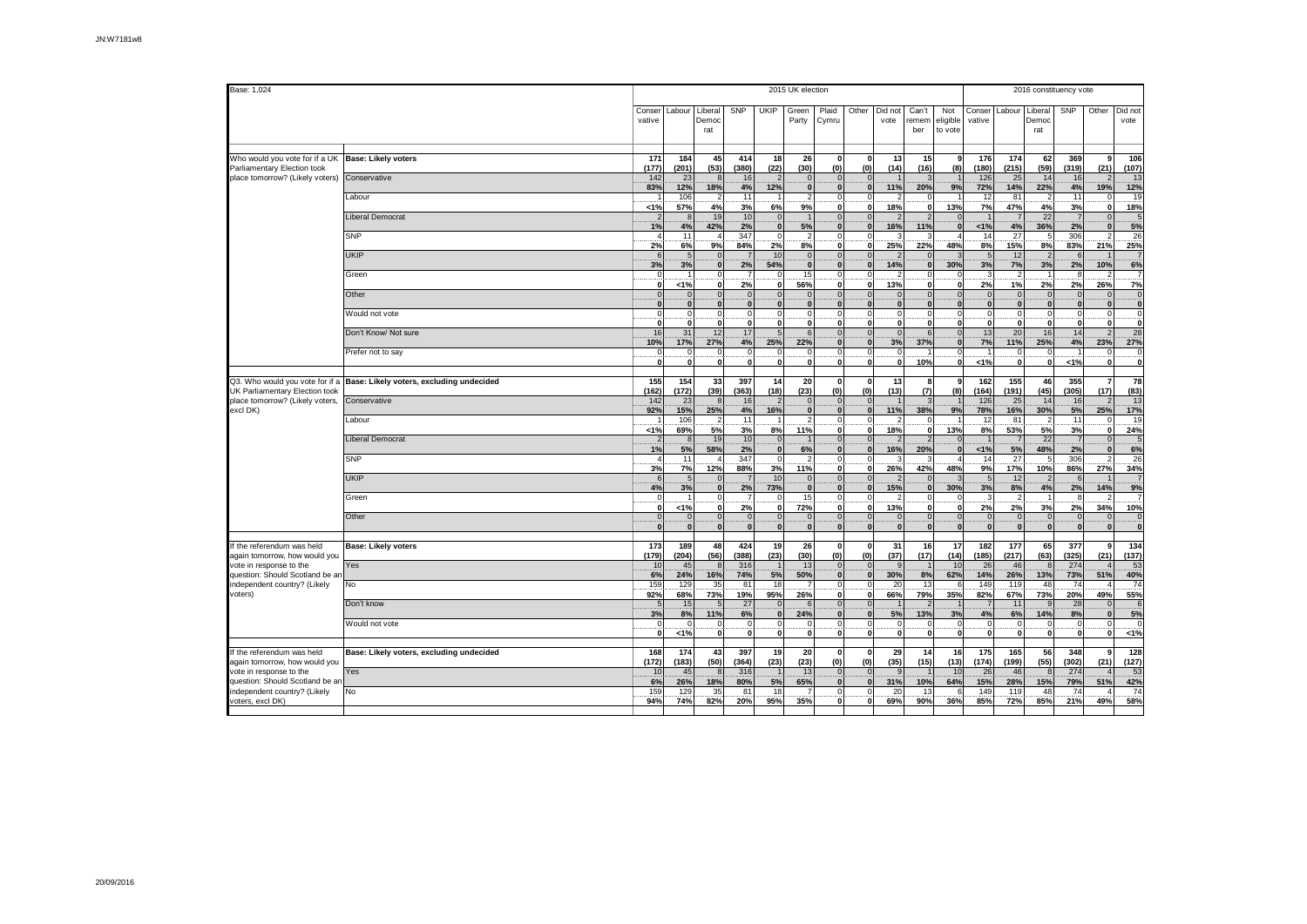| Base: 1,024                                                     |                                                                                                                              | Total                | Gender X Age         |                       |                             |                    |                                                      |                    | <b>SEG</b>               |                     |                                 | 2014 Scottish<br>referendum |                      | 2016 EU referendum          |                                           |                       | Country of birth    |                          |                               |
|-----------------------------------------------------------------|------------------------------------------------------------------------------------------------------------------------------|----------------------|----------------------|-----------------------|-----------------------------|--------------------|------------------------------------------------------|--------------------|--------------------------|---------------------|---------------------------------|-----------------------------|----------------------|-----------------------------|-------------------------------------------|-----------------------|---------------------|--------------------------|-------------------------------|
|                                                                 |                                                                                                                              |                      | Male x<br>16-34      | Male x<br>35-54       | $55+$                       |                    | Male x   Female   Female   Female<br>x 16-34 x 35-54 | x 55+              | ABC1                     |                     | C2DE   I voted   I voted<br>Yes | No                          | I did<br>not<br>vote | should<br>remain<br>in the  | The UK The UK<br>should<br>leave<br>he El | Did not<br>vote       | Scotlan Englan<br>d |                          | All<br>others<br>combin<br>ed |
| You've previously told us that<br>you voted Yes/ No in the 2014 | Base: All those changing their vote                                                                                          | 99<br>(95)           | 18<br>(10)           | 14<br>(19)            | 15<br>(14)                  | 19<br>(19)         | 17<br>(20)                                           | 16<br>(13)         | 42<br>(51)               | 58<br>(44)          | 45<br>(46)                      | 54<br>(49)                  | (0)                  | 52<br>(51)                  | 40<br>(39)                                | (5)                   | 79<br>(75)          | 7<br>(10)                | 13<br>(10)                    |
| Scottish referendum. Why<br>would you now vote No/ Yes?         | Want to remain in the EU                                                                                                     | 30<br>30%            | 40%                  | 5 <sub>5</sub><br>35% | 6%                          | 11<br>58%          | 5<br>29%                                             | 2%                 | 18<br>42%                | 12<br>21%           | 5%                              | 28<br>51%                   | $\sqrt{2}$           | 26<br>49%                   | 2%                                        | 47%                   | 21<br>26%           | 11%                      | 63%                           |
|                                                                 | Want to remain out of Europe                                                                                                 | 13<br>13%            | 7%                   | 12%                   | 9%                          | -0                 | 21%                                                  | 30%                | 9%                       | 15%                 | 13<br>28%                       | 0                           |                      | 0<br>$\mathbf{0}$           | 12<br>30%                                 | 8%                    | 10<br>13%           | 35%                      |                               |
|                                                                 | SNP (negative)                                                                                                               | 10<br>10%            | $\Omega$             | 6%                    | $\overline{1}$<br>5%        | 13%                | 12%                                                  | 23%                | 9%                       | 11%                 | 20%                             | 1%                          |                      | $\boldsymbol{\Delta}$<br>8% | 15%                                       |                       | 11%                 | 12%                      | $\bf{0}$                      |
|                                                                 | Scotland not strong enough to stand alone                                                                                    | 9%                   | $\mathbf{0}$         | 14%                   | $\mathbf{1}$<br>8%          | 8%                 | 3%                                                   | 21%                | 11%                      | 7%                  | 19%                             | $\mathbf{0}$                | O                    | 7%                          | 11%                                       | 8%                    | 11%                 | $\Omega$<br>$\mathbf{0}$ |                               |
|                                                                 | Scotland strong enough to stand alone                                                                                        | 6<br>6%              | $\Omega$<br>$\bf{0}$ | 15%                   | 9%                          | 4%                 | 11%                                                  |                    | 6%                       | 7%                  | $\mathfrak{c}$<br>1%            | 11%                         |                      | 4%                          | 7%                                        | 20%                   | 5<br>6%             | $\mathbf 0$<br>$\bf{0}$  | 10%                           |
|                                                                 | UK government has failed to deliver on promises                                                                              | 5%                   | $\Omega$             | 2<br>13%              | $\mathbf 0$<br>$\mathbf{0}$ | C                  | 18%                                                  | 2%                 | 3%                       | 7%                  | 2%                              | 8%                          |                      | 6%                          | 4%                                        |                       | -5<br>6%            | $\Omega$<br>5%           |                               |
|                                                                 | Change is needed                                                                                                             | 2%                   | $\Omega$             | $\Omega$<br>$\bf{0}$  | $\mathcal{P}$<br>11%        |                    | $\mathbf 0$<br>$\mathbf{0}$                          |                    | $\Omega$<br>$\mathbf{0}$ | 3%                  | $\mathsf{C}$<br>$\mathbf{0}$    | 3%                          |                      | $\overline{2}$<br>3%        |                                           |                       | $\mathcal{P}$<br>2% | $\mathbf 0$<br>$\bf{0}$  |                               |
|                                                                 | SNP (positive)                                                                                                               | 1%                   | $\mathbf{0}$         | 6%                    | $\Omega$<br>$\mathbf{0}$    | $\mathbf{0}$       | $\mathbf 0$<br>$\mathbf 0$                           |                    | 2%                       | $\Omega$            | $\Omega$<br>$\mathbf{0}$        | 2%                          | $\mathbf 0$          | 2%                          | O                                         |                       | 1%                  | $\mathbf 0$<br>0         |                               |
|                                                                 | Other                                                                                                                        | 32<br>32%            | q<br>52%             | 19%                   | $\mathcal{R}$<br>56%        | 24%                | 15%                                                  | 24%                | 10<br>23%                | 22<br>38%           | 16<br>36%                       | 16<br>29%                   |                      | 15<br>29%                   | 15<br>37%                                 | 26%                   | 24<br>30%           | $\Delta$<br>63%          | 27%                           |
| Regardless of whether you                                       | <b>Base: All respondents</b>                                                                                                 | 1024                 | 152                  | 168                   | 171                         | 154                | 177                                                  | 202                | 466                      | 558                 | 433                             | 535                         | 56                   | 577                         | 375                                       | 72                    | 850                 | 92                       | 82                            |
| support or oppose<br>independence, which of these is            | I believe Scotland is likely to become independent within the next five to ten years                                         | (1024)<br>363        | (87)<br>62           | (198)<br>58           | (200)<br>62                 | (154)<br>64        | (219)<br>62                                          | (166)<br>54        | (619)<br>139             | (405)<br>224        | (411)<br>257                    | (557)<br>88                 | (56)<br>19           | (595)<br>224                | (357)<br>106                              | (72)<br>33            | (793)<br>297        | (157)<br>27              | (74)<br>39<br>48%             |
| closest to your view?                                           | believe Scotland is likely to become independent but not for at least 10 or 15<br>vears                                      | 35%<br>182<br>18%    | 41%<br>31<br>20%     | 35%<br>34<br>20%      | 36%<br>31<br>18%            | 42%<br>31<br>20%   | 35%<br>30<br>17%                                     | 27%<br>25<br>12%   | 30%<br>82<br>18%         | 40%<br>100<br>18%   | 59%<br>89<br>21%                | 16%<br>82<br>15%            | 33%<br>10<br>18%     | 39%<br>118<br>20%           | 28%<br>55<br>15%                          | 46%<br>13%            | 35%<br>157<br>18%   | 30%<br>11<br>12%         | 14<br>17%                     |
|                                                                 | believe Scotland is likely to become independent but not for at least 20 or 30<br>rears                                      | 83<br>8%             | 11<br>7%             | 14<br>9%              | 13<br>7%                    | 13<br>8%           | 14<br>8%                                             | 18<br>9%           | 46<br>10%                | 37<br>7%            | 23<br>5%                        | 57<br>11%                   | 5%                   | 46<br>8%                    | 32<br>9%                                  | 7%                    | 71<br>8%            | 9%                       | 4%                            |
|                                                                 | don't believe Scotland is likely to become independent at any point in the next<br>few decades                               | 267<br>26%           | 29<br>19%            | 45<br>27%             | 54<br>31%                   | 23<br>15%          | 42<br>24%                                            | 74<br>36%          | 142<br>31%               | 125<br>22%          | 37<br>9%                        | 221<br>41%                  | 10<br>17%            | 113<br>20%                  | 148<br>39%                                | 9%                    | 221<br>26%          | 30<br>32%                | 16<br>20%                     |
|                                                                 | Don't know                                                                                                                   | 129<br>13%           | 19<br>13%            | 17<br>10%             | 11<br>7%                    | 22<br>14%          | 28<br>16%                                            | 32<br>16%          | 57<br>12%                | 72<br>13%           | 27<br>6%                        | 87<br>16%                   | 15<br><b>27%</b>     | 77<br>13%                   | 34<br>9%                                  | 18<br>25%             | 104<br>12%          | 16<br>17%                | 1 <sup>c</sup><br>12%         |
| When do you think another                                       | <b>Base: All respondents</b>                                                                                                 | 1024                 | 152                  | 168                   | 171                         | 154                | 177                                                  | 202                | 466                      | 558                 | 433                             | 535                         | 56                   | 577                         | 375                                       | 72                    | 850                 | 92                       | 82                            |
| Scottish independence<br>referendum should be held?             | In the next two or three years, while the UK is negotiating to leave the EU                                                  | (1024)<br>328<br>32% | (87)<br>76<br>50%    | (198)<br>55<br>33%    | (200)<br>39<br>23%          | (154)<br>63<br>41% | (219)<br>57<br>32%                                   | (166)<br>37<br>18% | (619)<br>119<br>26%      | (405)<br>208<br>37% | (411)<br>237<br>55%             | (557)<br>70<br>13%          | (56)<br>21<br>38%    | (595)<br>208<br>36%         | (357)<br>87<br>23%                        | (72)<br>32<br>45%     | (793)<br>275<br>32% | (157)<br>18<br>19%       | (74)<br>35<br>43%             |
|                                                                 | About two or three years from now, when the UK has finished negotiating to leave<br>the EU                                   | 212<br>21%           | 32<br>21%            | 38<br>22%             | 43<br>25%                   | 42<br>27%          | 34<br>19%                                            | 24<br>12%          | 93<br>20%                | 119<br>21%          | 135<br>31%                      | 64<br>12%                   | 13<br>24%            | 134<br>23%                  | 59<br>16%                                 | 19<br>26%             | 181<br>21%          | 12<br>13%                | 19<br>23%                     |
|                                                                 | There should not be another Scottish independence referendum in the next few<br>vears                                        | 484<br>47%           | 44<br>29%            | 76<br>45%             | 89<br>52%                   | 49<br>32%          | 85<br>48%                                            | 142<br>70%         | 254<br>54%               | 231<br>41%          | 61<br>14%                       | 402<br>75%                  | 21<br>38%            | 235<br>41%                  | 229<br>61%                                | 21<br>29%             | 393<br>46%          | 63<br>68%                | 28<br>34%                     |
| Thinking about the UK's                                         | <b>Base: All respondents</b>                                                                                                 | 1024                 | 152                  | 168                   | 171                         | 154                | 177                                                  | 202                | 466                      | 558                 | 433                             | 535                         | 56                   | 577                         | 375                                       | 72                    | 850                 | 92                       | 82                            |
| upcoming negotiations to leave<br>the EU, which of these        | The key priority should be full control of immigration, even if this means the UK                                            | (1024)<br>425        | (87)<br>62           | (198)<br>74           | (200)<br>88                 | (154)<br>33        | (219)<br>71                                          | (166)<br>97        | (619)<br>176             | (405)<br>249        | (411)<br>169                    | (557)<br>242                | (56)<br>14           | (595)<br>102                | (357)<br>297                              | (72)<br>26            | (793)<br>363        | (157)<br>36              | (74)<br>26                    |
| statements is closest to your<br>view?                          | losing its place in the single market<br>The key priority should be the UK retaining its place in the single market, even if | 41%<br>413           | 41%<br>71            | 44%<br>69             | 52%<br>67                   | 22%<br>70          | 40%<br>73                                            | 48%<br>62          | 38%<br>230               | 45%<br>183          | 39%<br>194                      | 45%<br>200                  | 25%<br>20            | 18%<br>353                  | 79%<br>37                                 | 36%<br>2 <sup>2</sup> | 43%<br>333          | 39%<br>37                | 32%<br>43                     |
|                                                                 | this means allowing freedom of movement and working rights for EU citizens<br>Don't know                                     | 40%<br>186<br>18%    | 47%<br>18<br>12%     | 41%<br>25<br>15%      | 39%<br>15<br>9%             | 45%<br>51<br>33%   | 42%<br>33<br>19%                                     | 31%<br>43<br>21%   | 49%<br>60<br>13%         | 33%<br>126<br>23%   | 45%<br>71<br>16%                | 37%<br>93<br>17%            | 35%<br>22<br>40%     | 61%<br>122<br>21%           | 10%<br>41<br>11%                          | 31%<br>24<br>33%      | 39%<br>154<br>18%   | 41%<br>19<br>21%         | 52%<br>13<br>16%              |
| Which of these is closest to your Base: All respondents         |                                                                                                                              | 1024                 | 152                  | 168                   | 171                         | 154                | 177                                                  | 202                | 466                      | 558                 | 433                             | 535                         | 56                   | 577                         | 375                                       | 72                    | 850                 | 92                       | 82                            |
| ideal scenario?                                                 | An independent Scotland within the EU                                                                                        | (1024)<br>326        | (87)<br>67           | (198)<br>62           | (200)<br>58                 | (154)<br>57        | (219)<br>48                                          | (166)<br>34        | (619)<br>131             | (405)<br>195        | (411)<br>267                    | (557)<br>47                 | (56)<br>12           | (595)<br>265                | (357)<br>31                               | (72)<br>30            | (793)<br>282        | (157)<br>15              | (74)<br>29                    |
|                                                                 | An independent Scotland outside the EU                                                                                       | 32%<br>113           | 44%<br>17            | 37%<br>18             | 34%<br>.17                  | 37%<br>.14         | 27%<br>25                                            | 17%<br>22          | 28%<br>30                | 35%<br>84           | 62%<br>95                       | 9%<br>13                    | 21%                  | 46%<br>10                   | 8%<br>98                                  | 41%                   | 33%<br>104          | 16%<br>$\overline{4}$    | 35%                           |
|                                                                 | Scotland inside both the UK and the EU                                                                                       | 11%<br>287           | 11%<br>31            | 11%<br>38             | 10%<br>47                   | 9%<br>58           | 14%<br>57                                            | 11%<br>56          | 6%<br>164                | 15%<br>123          | 22%<br>25                       | 3%<br>244                   | 9%<br>18             | 2%<br>256                   | 26%<br>17                                 | 6%<br>14              | 12%<br>221          | 5%<br>40                 | 7%<br>26                      |
|                                                                 | Scotland inside the UK but outside the EU                                                                                    | 28%<br>243           | 20%<br>28            | 23%<br>43             | 28%<br>47                   | 38%<br>12          | 32%<br>36                                            | 28%<br>76          | 35%<br>124               | 22%<br>119          | 6%<br>33                        | 46%<br>202                  | 33%                  | 44%<br>27                   | 5%<br>209                                 | 19%                   | 26%<br>200          | 43%<br>29                | 32%<br>14                     |
|                                                                 | Don't know                                                                                                                   | 24%<br>55            | 18%<br>10            | 26%<br>$\overline{7}$ | 27%                         | 8%<br>13           | 21%<br>10                                            | 38%<br>15          | 27%<br>18                | 21%<br>38           | 8%<br>14                        | 38%<br>28                   | 14%<br>14            | 5%<br>19                    | 56%<br>20                                 | 10%<br>16             | 24%<br>45           | 32%<br>$\overline{4}$    | 17%                           |
|                                                                 |                                                                                                                              | 5%                   | 6%                   | 4%                    | 1%                          | 8%                 | 6%                                                   | 7%                 | 4%                       | 7%                  | 3%                              | 5%                          | 24%                  | 3%                          | 5%                                        | 23%                   | 5%                  | 4%                       | 8%                            |